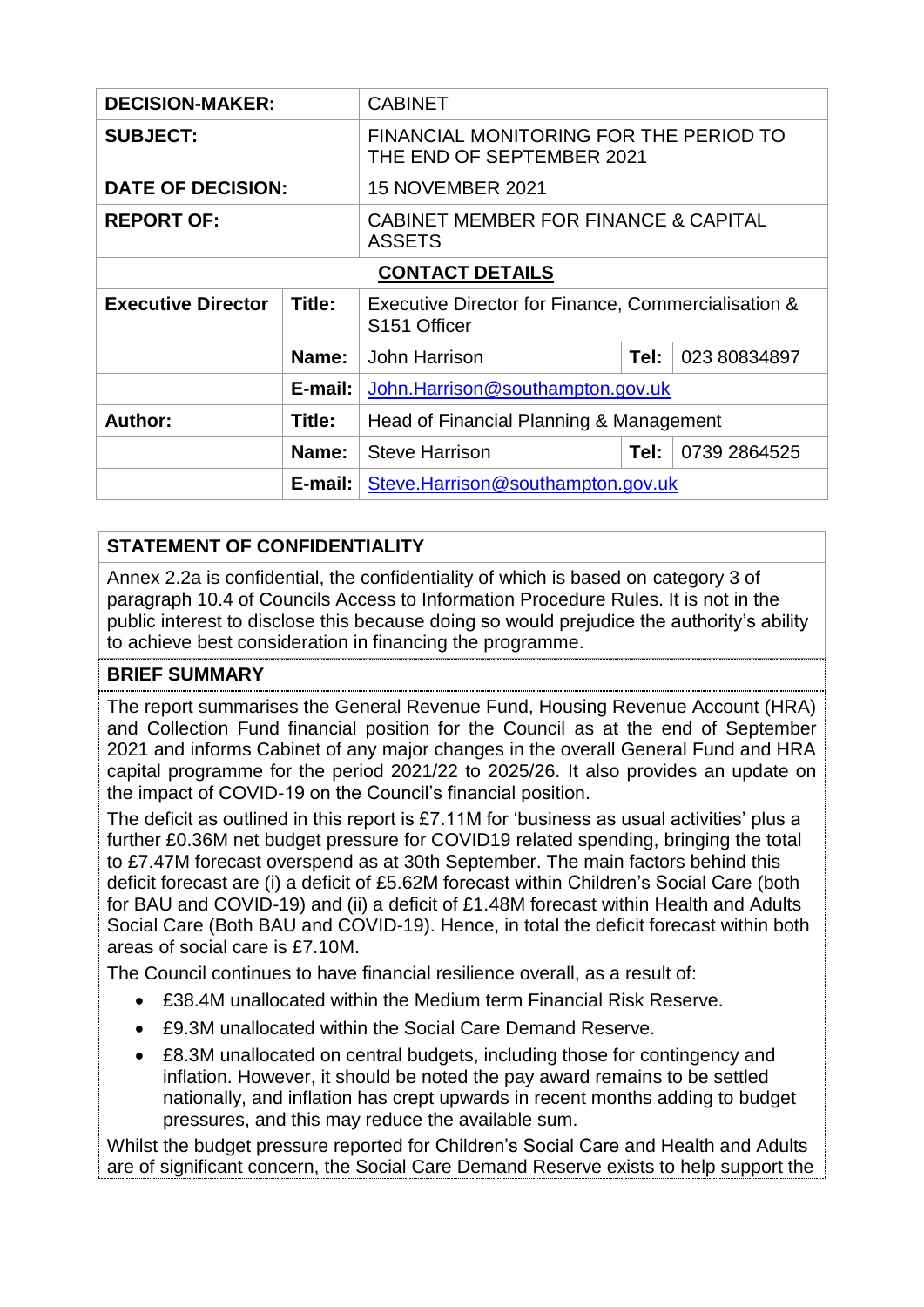budget pressures as set out below:

| <b>ITEM</b>                                               | £Μ   |
|-----------------------------------------------------------|------|
| 2021/22 - BAU deficit forecast as at 30 Sept 2021         | 7.11 |
| 2021/22 – COVID-19 deficit forecast as at 30<br>Sept 2021 | 0.36 |
| 2021/22: Total forecast deficit                           |      |
| Current available sum in Social Care Demand<br>Reserve    | 9.29 |
| <b>Net surplus position</b>                               |      |

\*Of which deficit forecast within Health & Adult Social Care and Children's Social Care totals £7.10M

The total forecast deficit, including all BAU and COVID-19 financial pressures is currently £7.47M for the whole Council. The total deficit for Health & Adult Social Care and Children's Social Care combined is similar to this overall position at £7.10M.

Allowing for a sum of £9.29M available from the Social Care Demand Reserve in 2021/22, the deficit forecast could therefore be potentially covered. There is also £8.27M remaining available within corporate budgets for contingency and inflationary pressures, but a part of this sum will be needed for the 2021 pay award which has yet to be agreed nationally.

Note also that reserve sums held are one-off and whilst unallocated cover a variety of risks. However, as shown in the table above with the Social Care Demand Reserve, as well as in total, they provide assurance that the budget pressures evident in social care and reported here, although of major concern, are manageable in-year within the council's overall resources. Nevertheless action is underway to mitigate this situation as much as possible to reduce the forecast within Children's Social Care in particular, being by far the greater part of the present deficit forecast.

An action plan has therefore been drawn up in response to the Children's Social Care budget situation, entitled "Destination 2022". The intention is to ensure adequate budget resources, including investment for staff, to ensure high levels of demand can be managed and costs reduced. The precise details of the full funding for this plan is under consideration, in terms of the extent to which it will draw on the social care demand reserve and/or the corporate contingency budget and hence this will be included in future reporting. However, an initial £1.3M is required to cater for critical staff already engaged in supporting essential services. Further staffing changes are expected, with plans in train currently estimated to cost a further potential £1.2M in a full year, as an essential part of the Destination 2022 approach. These, and the funding of other costs integral to this approach, will be set out in further reports which will also set out the longer term benefits to the service and financial savings expected to be realised and included in future budgets.

The additions made to the 2021/22 revenue budget at Council in July 2021 amounted to a net £2.13M in support of the new priorities set out by the incoming Administration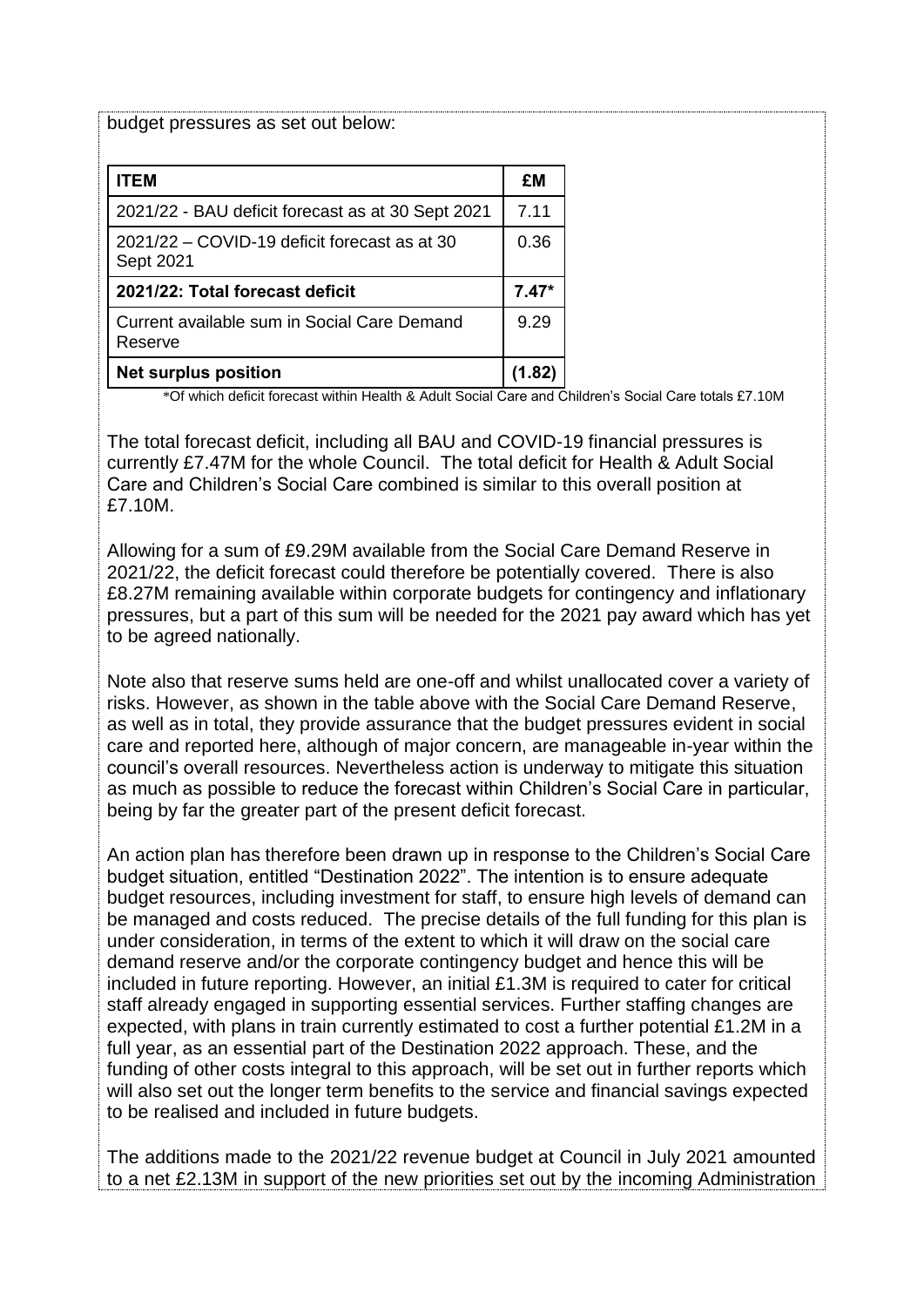and summarised below. Council agreed that the funding for these new priorities would come from the centrally held contingency budget for 2021/22. Hence, these new and agreed priorities are not adding to the budget deficit position reported as at Quarter 2.

### **RECOMMENDATIONS:**

| <b>General Revenue Fund</b><br>It is recommended that Cabinet:                                                                          |                                                                                                                                                                                                                                                                                                                                                                                                                                                                                                                                                                                                                                                                                                                                                                                                                                                                                                                                                                                                                                                                                   |  |  |  |
|-----------------------------------------------------------------------------------------------------------------------------------------|-----------------------------------------------------------------------------------------------------------------------------------------------------------------------------------------------------------------------------------------------------------------------------------------------------------------------------------------------------------------------------------------------------------------------------------------------------------------------------------------------------------------------------------------------------------------------------------------------------------------------------------------------------------------------------------------------------------------------------------------------------------------------------------------------------------------------------------------------------------------------------------------------------------------------------------------------------------------------------------------------------------------------------------------------------------------------------------|--|--|--|
| i)                                                                                                                                      | Notes the forecast outturn position for business as usual activities is a<br>£7.11M deficit, as outlined in paragraph 4 and in paragraph 1 of appendix 1.                                                                                                                                                                                                                                                                                                                                                                                                                                                                                                                                                                                                                                                                                                                                                                                                                                                                                                                         |  |  |  |
| ii)                                                                                                                                     | Notes the financial position arising from COVID-19 is a deficit of £0.36M, as<br>outlined in paragraph 5 and in paragraph 3 of appendix 1.                                                                                                                                                                                                                                                                                                                                                                                                                                                                                                                                                                                                                                                                                                                                                                                                                                                                                                                                        |  |  |  |
| iii)                                                                                                                                    | Notes the performance of treasury management, and financial outlook in<br>paragraphs 8 to 11 of appendix 1.                                                                                                                                                                                                                                                                                                                                                                                                                                                                                                                                                                                                                                                                                                                                                                                                                                                                                                                                                                       |  |  |  |
| iv)                                                                                                                                     | Notes the forecast year end position for reserves and balances as detailed<br>in paragraphs 12 and 13 of appendix 1.                                                                                                                                                                                                                                                                                                                                                                                                                                                                                                                                                                                                                                                                                                                                                                                                                                                                                                                                                              |  |  |  |
| V)                                                                                                                                      | Notes the Key Financial Risk Register as detailed in paragraph 14 of<br>appendix 1.                                                                                                                                                                                                                                                                                                                                                                                                                                                                                                                                                                                                                                                                                                                                                                                                                                                                                                                                                                                               |  |  |  |
| vi)                                                                                                                                     | Notes the performance against the financial health indicators detailed in<br>paragraphs 18 and 19 of appendix 1.                                                                                                                                                                                                                                                                                                                                                                                                                                                                                                                                                                                                                                                                                                                                                                                                                                                                                                                                                                  |  |  |  |
| vii)                                                                                                                                    | Notes the forecast outturn position outlined in the Collection Fund Statement<br>detailed in paragraphs 23 to 26 of appendix 1.                                                                                                                                                                                                                                                                                                                                                                                                                                                                                                                                                                                                                                                                                                                                                                                                                                                                                                                                                   |  |  |  |
| viii)                                                                                                                                   | Notes that Children's Social Care continue to look at ways to mitigate the in-<br>year deficit reported here and future year costs, as part of their Destination<br>2022 initiative. It is anticipated the in-year position will require use of<br>corporately held funds via either the corporate contingency and/or the Social<br>Care Demand Reserve, with such use being considered during quarter 3.<br>However, Cabinet is asked to approve an initial £1.3M in 2021/22 for staffing<br>related spend being incurred as a part of this package to ensure existing<br>service critical posts have adequate budget provision, to be funded by the<br>corporate contingency budget or the Social Care Demand Reserve. A final<br>decision on the funding of this element to be delegated to the S151 officer,<br>following consultation with the Cabinet Member for Finance and Capital<br>Assets, with the future years financial impact arising from the Destination 2022<br>measures in Children's Social Care to be included in the MTFS to be agreed in<br>February 2022. |  |  |  |
| <b>Housing Revenue Account</b>                                                                                                          |                                                                                                                                                                                                                                                                                                                                                                                                                                                                                                                                                                                                                                                                                                                                                                                                                                                                                                                                                                                                                                                                                   |  |  |  |
| It is recommended that Cabinet:<br>Notes the forecast outturn position on business as usual activities is a surplus of<br>$\mathsf{ix}$ |                                                                                                                                                                                                                                                                                                                                                                                                                                                                                                                                                                                                                                                                                                                                                                                                                                                                                                                                                                                                                                                                                   |  |  |  |
|                                                                                                                                         | £0.92M as outlined in paragraph 6 and paragraph 20 of appendix 1.                                                                                                                                                                                                                                                                                                                                                                                                                                                                                                                                                                                                                                                                                                                                                                                                                                                                                                                                                                                                                 |  |  |  |
| X)                                                                                                                                      | Notes that a favourable variance of £0.57M is forecast arising from COVID-19, as<br>outlined in paragraph 6 and paragraph 21 of Appendix 1.                                                                                                                                                                                                                                                                                                                                                                                                                                                                                                                                                                                                                                                                                                                                                                                                                                                                                                                                       |  |  |  |
|                                                                                                                                         | <b>Capital Programme</b>                                                                                                                                                                                                                                                                                                                                                                                                                                                                                                                                                                                                                                                                                                                                                                                                                                                                                                                                                                                                                                                          |  |  |  |
| It is recommended that Cabinet:                                                                                                         |                                                                                                                                                                                                                                                                                                                                                                                                                                                                                                                                                                                                                                                                                                                                                                                                                                                                                                                                                                                                                                                                                   |  |  |  |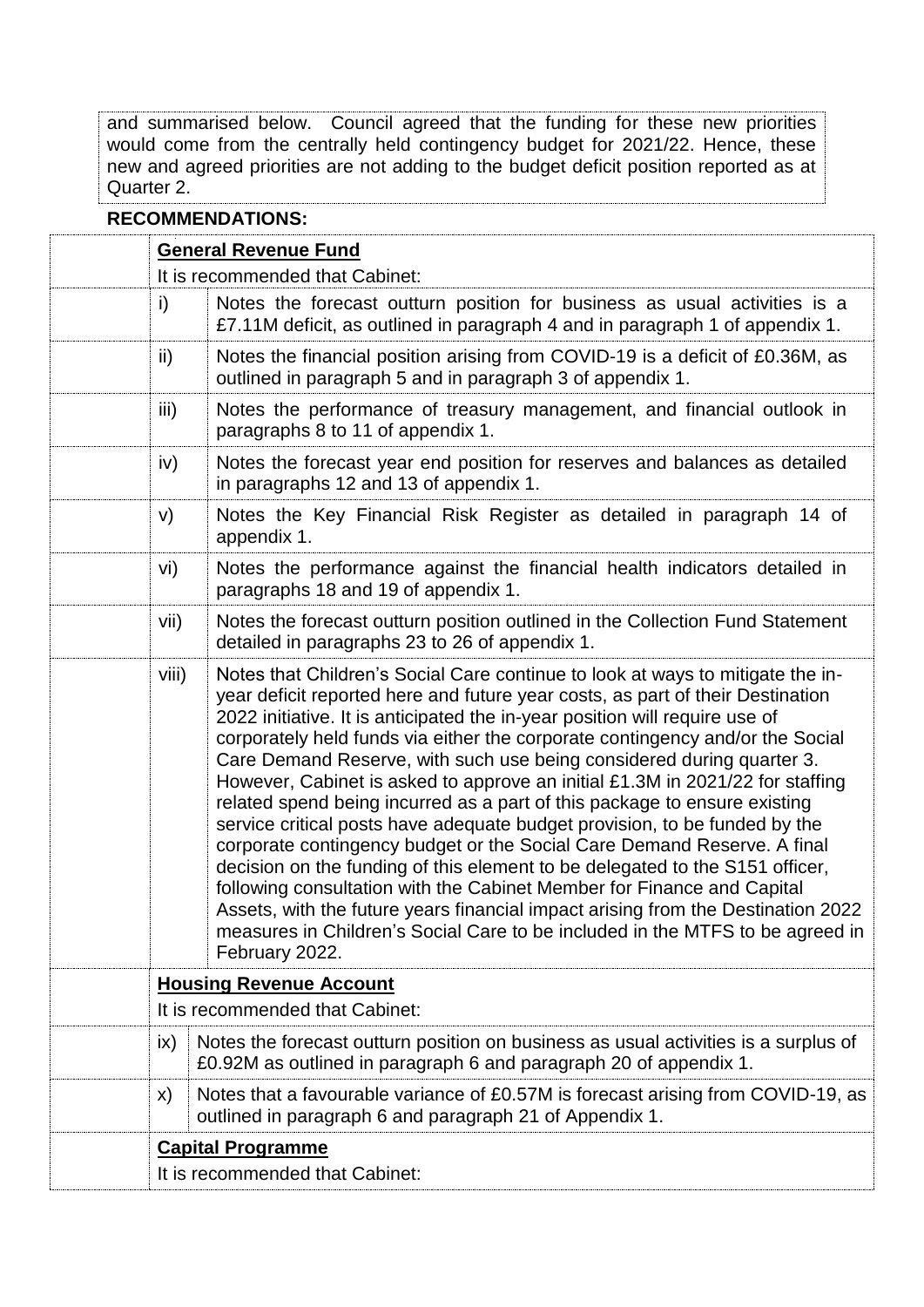|                                           | xi)<br>Notes the revised General Fund Capital Programme, which totals £437.08M as<br>detailed in paragraph 1 of appendix 2.                                                                                                                                                                                                                                                                                                                                                                    |  |  |  |  |
|-------------------------------------------|------------------------------------------------------------------------------------------------------------------------------------------------------------------------------------------------------------------------------------------------------------------------------------------------------------------------------------------------------------------------------------------------------------------------------------------------------------------------------------------------|--|--|--|--|
|                                           | Notes the HRA Capital Programme is £340.81M as detailed in paragraph 1 of<br>xii)<br>appendix 2.                                                                                                                                                                                                                                                                                                                                                                                               |  |  |  |  |
|                                           | Notes that the overall forecast position for 2021/22 at quarter 2 is £174.91M,<br>xiii)<br>resulting in a potential surplus of £5.73M, as detailed in paragraphs 4 and 5 of<br>appendix 2.                                                                                                                                                                                                                                                                                                     |  |  |  |  |
|                                           | xiv) Notes that the capital programme remains fully funded up to 2025/26 based on<br>the latest forecast of available resources although the forecast can be subject to<br>change; most notably regarding the value and timing of anticipated capital<br>receipts and the use of prudent assumptions of future government grants to be<br>received.                                                                                                                                            |  |  |  |  |
|                                           | xv) Approves slippage and rephasing of £42.63M (£10.34M of General Fund and<br>£32.30M of HRA) as detailed in paragraph 5 and 7 of appendix 2. Noting that the<br>movement has zero net movement over the 5-year programme.                                                                                                                                                                                                                                                                    |  |  |  |  |
|                                           | xvi) Notes that no variances are forecast arising from COVID-19 as detailed in<br>paragraph 8 of appendix 2.                                                                                                                                                                                                                                                                                                                                                                                   |  |  |  |  |
| <b>REASONS FOR REPORT RECOMMENDATIONS</b> |                                                                                                                                                                                                                                                                                                                                                                                                                                                                                                |  |  |  |  |
| 1.                                        | To ensure that Cabinet fulfils its responsibilities for the overall financial management of<br>the Council's resources.                                                                                                                                                                                                                                                                                                                                                                        |  |  |  |  |
|                                           | ALTERNATIVE OPTIONS CONSIDERED AND REJECTED                                                                                                                                                                                                                                                                                                                                                                                                                                                    |  |  |  |  |
| 2.                                        | Not Applicable.                                                                                                                                                                                                                                                                                                                                                                                                                                                                                |  |  |  |  |
|                                           | <b>DETAIL (including consultation carried out)</b>                                                                                                                                                                                                                                                                                                                                                                                                                                             |  |  |  |  |
|                                           | <b>Revenue</b>                                                                                                                                                                                                                                                                                                                                                                                                                                                                                 |  |  |  |  |
| 3.                                        | The financial position for the General Revenue Fund, Housing Revenue Account<br>(HRA) and Collection Fund for the Council as at the end of September 2021 and key<br>issues are summarised in appendix 1.                                                                                                                                                                                                                                                                                      |  |  |  |  |
|                                           | A new Corporate Plan was agreed in July, following the election of the new<br>administration, setting out the vision of Southampton as a city of opportunity. The<br>forecast for the revenue budget includes the additions made in-year to the budget at<br>the 21 <sup>st</sup> July Council meeting as a result of the new priorities of the incoming<br>Administration with financing coming from corporate contingency funds. The new<br>measures included in the current financial year: |  |  |  |  |
|                                           | £0.52M for the Growth priority, which included for example extra for pothole<br>$\bullet$<br>repair work (£0.330M), promoting home ownership (£0.50M),<br>supporting<br>Mayflower Park Development (£0.50M) and a transport plan that provides a<br>range of options to travel across the city with a feasibility sum (£0.50M).                                                                                                                                                                |  |  |  |  |
|                                           | • £1.06M for <b>Wellbeing</b> , including summer school meal provision (£0.79M),<br>Improve our health and learning for our children and adults across the city<br>(£0.15M) and the Leisure Strategy (£0.9M).                                                                                                                                                                                                                                                                                  |  |  |  |  |
|                                           | £0.42M for our Greener City, including clean up improvements related to<br>$\bullet$<br>parks, open spaces and the waterfront (£0.30M) and enforcement against<br>flytipping (£0.12M).                                                                                                                                                                                                                                                                                                         |  |  |  |  |
|                                           | £0.82M for <b>Communities, Culture and Heritage</b> , including allow residents                                                                                                                                                                                                                                                                                                                                                                                                                |  |  |  |  |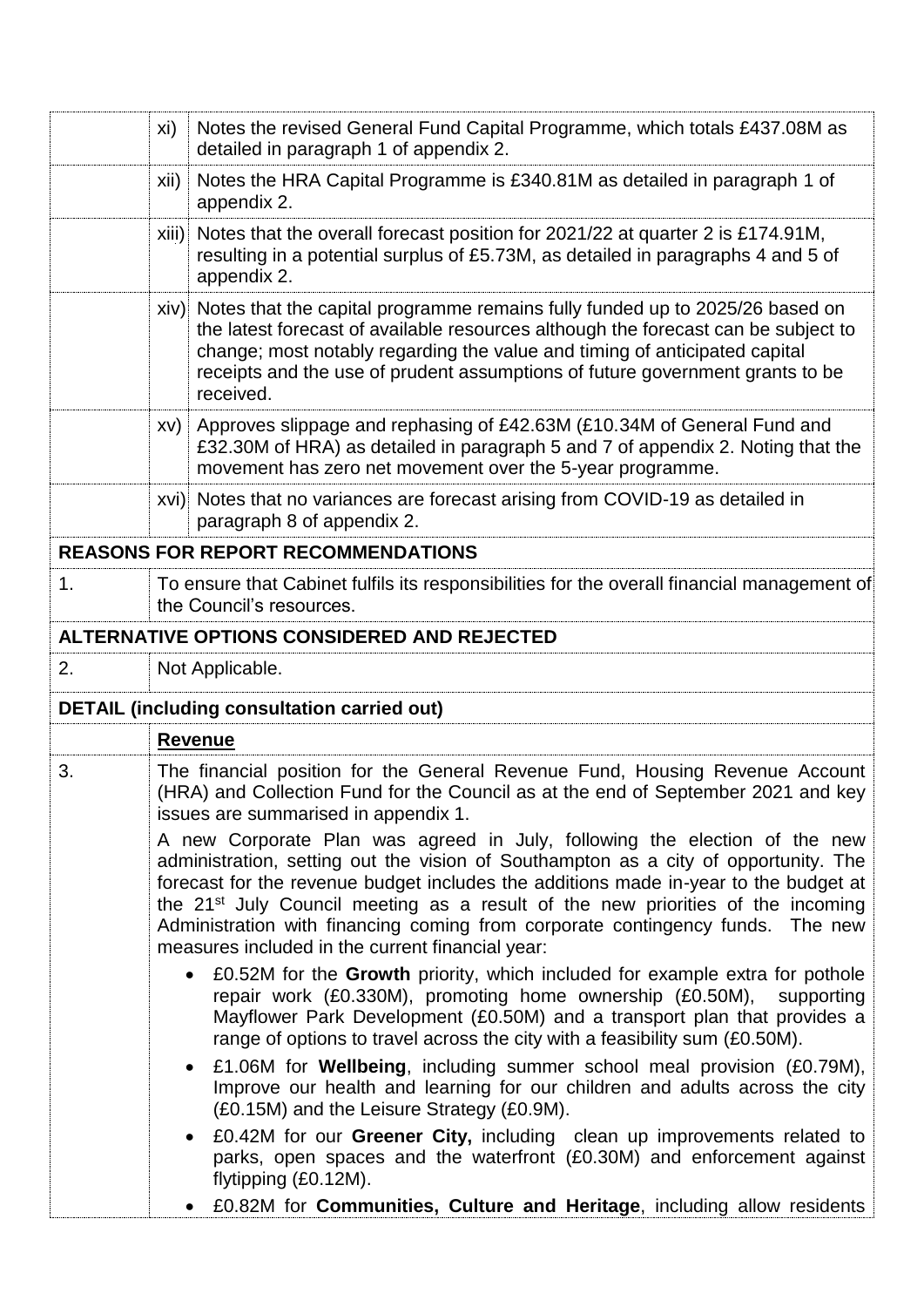|                           | and visitors to benefit from free parking at weekends and evening (£0.41M), a<br>community fund supporting groups coming forward with activities for younger<br>people (£0.22M) and investment in destination management to develop<br>tourism (£0.10M).                                                                                                                        |  |
|---------------------------|---------------------------------------------------------------------------------------------------------------------------------------------------------------------------------------------------------------------------------------------------------------------------------------------------------------------------------------------------------------------------------|--|
|                           | £0.10M for a Council that works for you, which cover the first year capital<br>$\bullet$<br>financing costs of a range of capital scheme initiatives including £4M for<br>highways, £0.5M for safer streets, £0.5M for golf course improvements and<br>£0.25M for green flag improvement to parks.                                                                              |  |
|                           | The above proposals, and others, are set out in full in the report to July 2021 Council<br>meeting, and were agreed to be met from the corporate contingency budget.                                                                                                                                                                                                            |  |
|                           | The Council also continues to receive major sums of money in grant in support of the<br>additional costs the Council and local community has experienced from COVID.<br>These sums either help SCC directly or are for SCC to administer and help third<br>parties. They total £199M over this year and last year and are listed at Annexe 1.2.                                 |  |
| 4.                        | The current forecast spending on business as usual activities against the council's net<br>General Fund revenue budget for the year of £173.85M is projected to be a £7.11M<br>deficit. The position has worsened by £4.42M compared to the position as at the end<br>of quarter 1.                                                                                             |  |
| 5.                        | The forecast General Fund variance relating to COVID-19 pandemic budgets as at<br>the end of September 2021 is a deficit of £0.36M. The position has worsened by<br>£0.40M compared to the position as at the end of quarter 1.                                                                                                                                                 |  |
| 6.                        | The forecast position for the HRA on business as usual activities is a surplus of<br>£0.92M against an expenditure budget of £75.87M. The position has worsened by<br>£0.19M compared to the position at the end of quarter 1. There is a forecast surplus<br>of £0.57M relating to the COVID-19 pandemic for the HRA, no change to the position<br>as at the end of quarter 1. |  |
|                           | <b>Capital</b>                                                                                                                                                                                                                                                                                                                                                                  |  |
| 7.                        | Appendix 2 sets out any major changes in the overall General Fund and Housing<br>Revenue Account (HRA) capital programme for the period 2021/22 to 2025/26,<br>highlighting the changes in the programme since the last reported position in August<br>2021. The report also notes the major forecast variances against the approved<br>estimates.                              |  |
| 8.                        | The current forecast position for 2021/22 at quarter 2 is £174.91M, resulting in a<br>potential surplus of £5.73M, as detailed in paragraphs 4 and 5 of appendix 2.                                                                                                                                                                                                             |  |
|                           | <b>RESOURCE IMPLICATIONS</b>                                                                                                                                                                                                                                                                                                                                                    |  |
| <b>Capital/Revenue</b>    |                                                                                                                                                                                                                                                                                                                                                                                 |  |
| 9.                        | The revenue and capital implications are contained in the report.                                                                                                                                                                                                                                                                                                               |  |
| <b>Property/Other</b>     |                                                                                                                                                                                                                                                                                                                                                                                 |  |
| 10.                       | There are no specific property implications arising from this report other than the<br>schemes already referred to within appendix 2 of the report.                                                                                                                                                                                                                             |  |
| <b>LEGAL IMPLICATIONS</b> |                                                                                                                                                                                                                                                                                                                                                                                 |  |
|                           | Statutory power to undertake proposals in the report:                                                                                                                                                                                                                                                                                                                           |  |
| 11.                       | Financial reporting is consistent with the Section 151 Officer's duty to ensure good                                                                                                                                                                                                                                                                                            |  |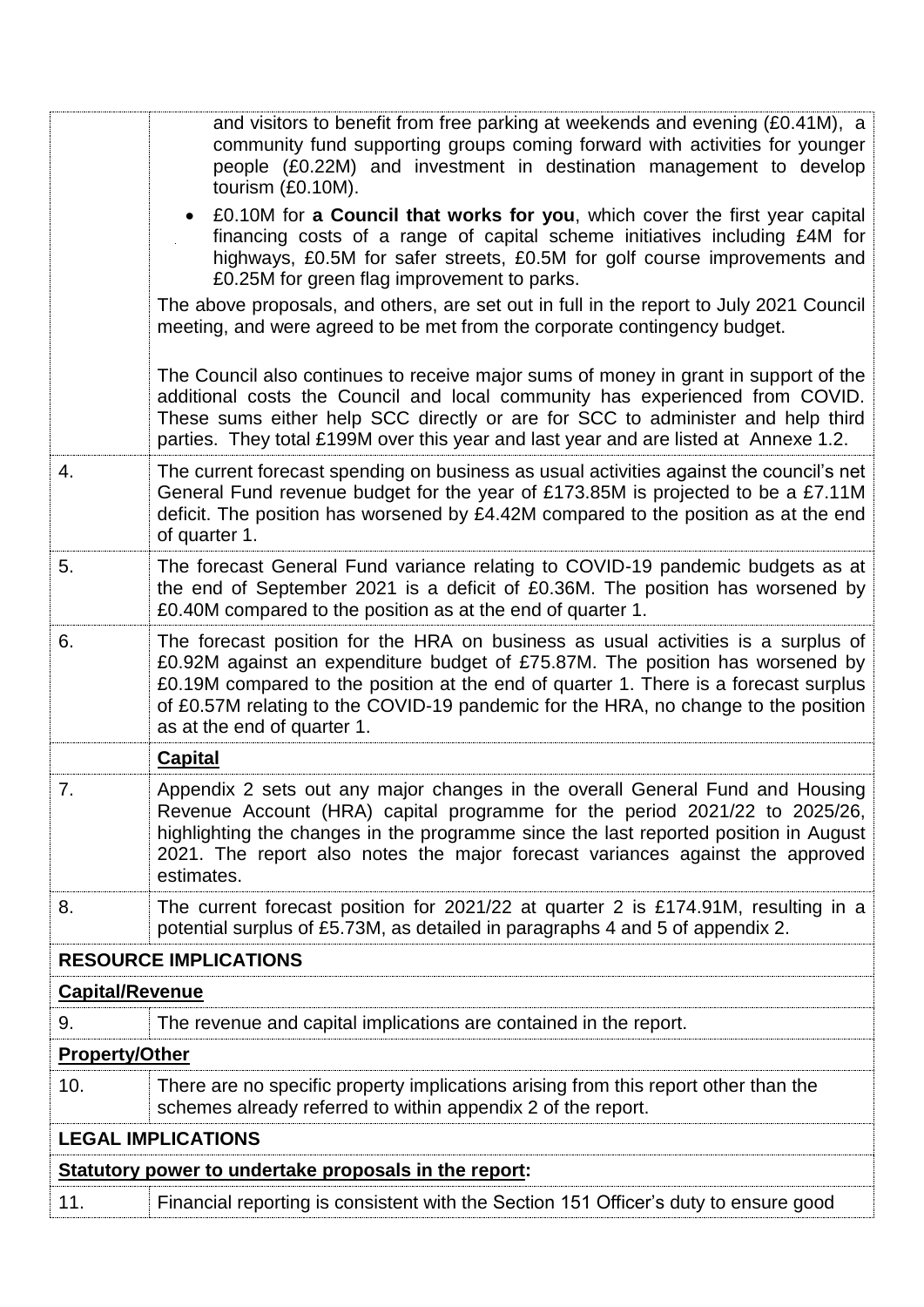|                                  | financial administration within the Council.                                                     |  |  |
|----------------------------------|--------------------------------------------------------------------------------------------------|--|--|
| <b>Other Legal Implications:</b> |                                                                                                  |  |  |
| 12.                              | None.                                                                                            |  |  |
|                                  | <b>RISK MANAGEMENT IMPLICATIONS</b>                                                              |  |  |
| 13.                              | See comments within report.                                                                      |  |  |
|                                  | <b>POLICY FRAMEWORK IMPLICATIONS</b>                                                             |  |  |
| 14.                              | The update of the Capital Programme forms part of the overall Budget Strategy of the<br>Council. |  |  |
|                                  |                                                                                                  |  |  |

| <b>KEY DECISION?</b> |  |
|----------------------|--|
|                      |  |

**WARDS/COMMUNITIES AFFECTED:** All

### **SUPPORTING DOCUMENTATION**

## **Appendices**

| Revenue Financial Monitoring |
|------------------------------|
| Capital Financial Monitoring |

# **Documents In Members' Rooms**

| 1.                                                                                                                       | None                                                                                                                                                                                       |  |  |
|--------------------------------------------------------------------------------------------------------------------------|--------------------------------------------------------------------------------------------------------------------------------------------------------------------------------------------|--|--|
| 2.                                                                                                                       |                                                                                                                                                                                            |  |  |
|                                                                                                                          | <b>Equality Impact Assessment</b>                                                                                                                                                          |  |  |
| Do the implications/subject of the report require an Equality Impact<br><b>No</b><br>Assessment (EIA) to be carried out? |                                                                                                                                                                                            |  |  |
| <b>Privacy Impact Assessment</b>                                                                                         |                                                                                                                                                                                            |  |  |
|                                                                                                                          | <b>No</b><br>Do the implications/subject of the report require a Privacy Impact                                                                                                            |  |  |
|                                                                                                                          | Assessment (PIA) to be carried out?                                                                                                                                                        |  |  |
| <b>Other Background Documents</b>                                                                                        |                                                                                                                                                                                            |  |  |
| <b>Equality Impact Assessment and Other Background documents available for</b><br>inspection at:                         |                                                                                                                                                                                            |  |  |
|                                                                                                                          | Relevant Paragraph of the Access to<br>Title of Background Paper(s)<br><b>Information Procedure Rules / Schedule</b><br>12A allowing document to be<br>Exempt/Confidential (if applicable) |  |  |
|                                                                                                                          |                                                                                                                                                                                            |  |  |

| The Revenue Budget 2021/22, Medium |  |
|------------------------------------|--|
| Term Financial Forecast 2021/22 to |  |